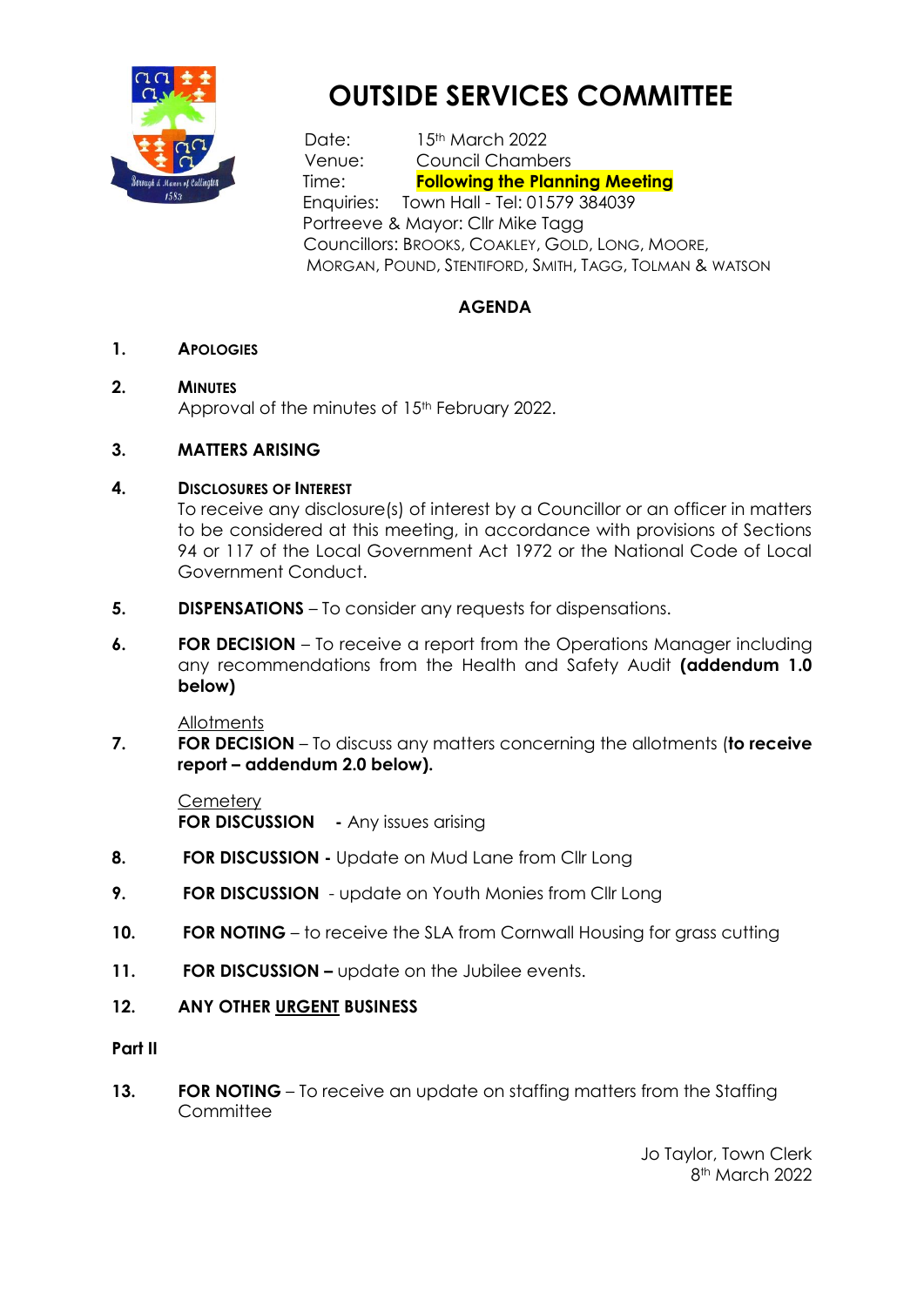# **Addendum 1.0 Operations Manager**

# **Outside Services operations update**

## **Date of Meeting 15.3.22**

| <b>Outside services duties</b>          | <b>UPDATE</b>                                                                                                                                                                                                                                                                                                                                                          | <b>STATUS</b> |
|-----------------------------------------|------------------------------------------------------------------------------------------------------------------------------------------------------------------------------------------------------------------------------------------------------------------------------------------------------------------------------------------------------------------------|---------------|
| Maintenance duties                      | Ongoing park maintenance and repair - working<br>through park safety report to improve condition of<br>equipment. Progress limited due to other priorities.                                                                                                                                                                                                            | Ongoing       |
| Bench repairs                           | Bench inspection and repair - starting repair to wayside<br>seating around Callington.<br>4 benches have been refurbished at the cemetery<br>during periods of adverse weather conditions.                                                                                                                                                                             | Ongoing       |
| Works at Haye road<br>allotments.       | Removal of waste from plots 32 & 33<br>Majority of bulk waste now removed from site, progress<br>is hampered due to adverse weather condition leading<br>to very wet ground conditions.<br>Installation on new fence between plots 42 & 44<br>Works scheduled for wk. starting 14 <sup>th</sup> march                                                                  | Ongoing       |
| Preparation for grass<br>cutting season | The majority of grass cutting equipment has now been<br>serviced ready for the coming season.<br>Grass cutting activities will begin late March.                                                                                                                                                                                                                       | scheduled     |
| Parks and open spaces                   |                                                                                                                                                                                                                                                                                                                                                                        |               |
| Launceston road<br>poplar tree damage   | Tree damage Launceston road park, section of large<br>poplar tree snapped off and was left hanging in tree.<br>Emergency tree surgeon visit to remove this section and<br>any other debris (approx. 20 branches broken or<br>hanging) awaiting condition report.<br>Contractor has now been appointed to carry out<br>advised works. Waiting for confirmed start date. | Ongoing       |
| Free car park<br>improvement            | We will be carrying improvement works to the free<br>car park including - clearing of border areas -<br>cleaning out curb lines -                                                                                                                                                                                                                                      | Scheduled     |

Report compiled by George du Plessis – Operations Manager